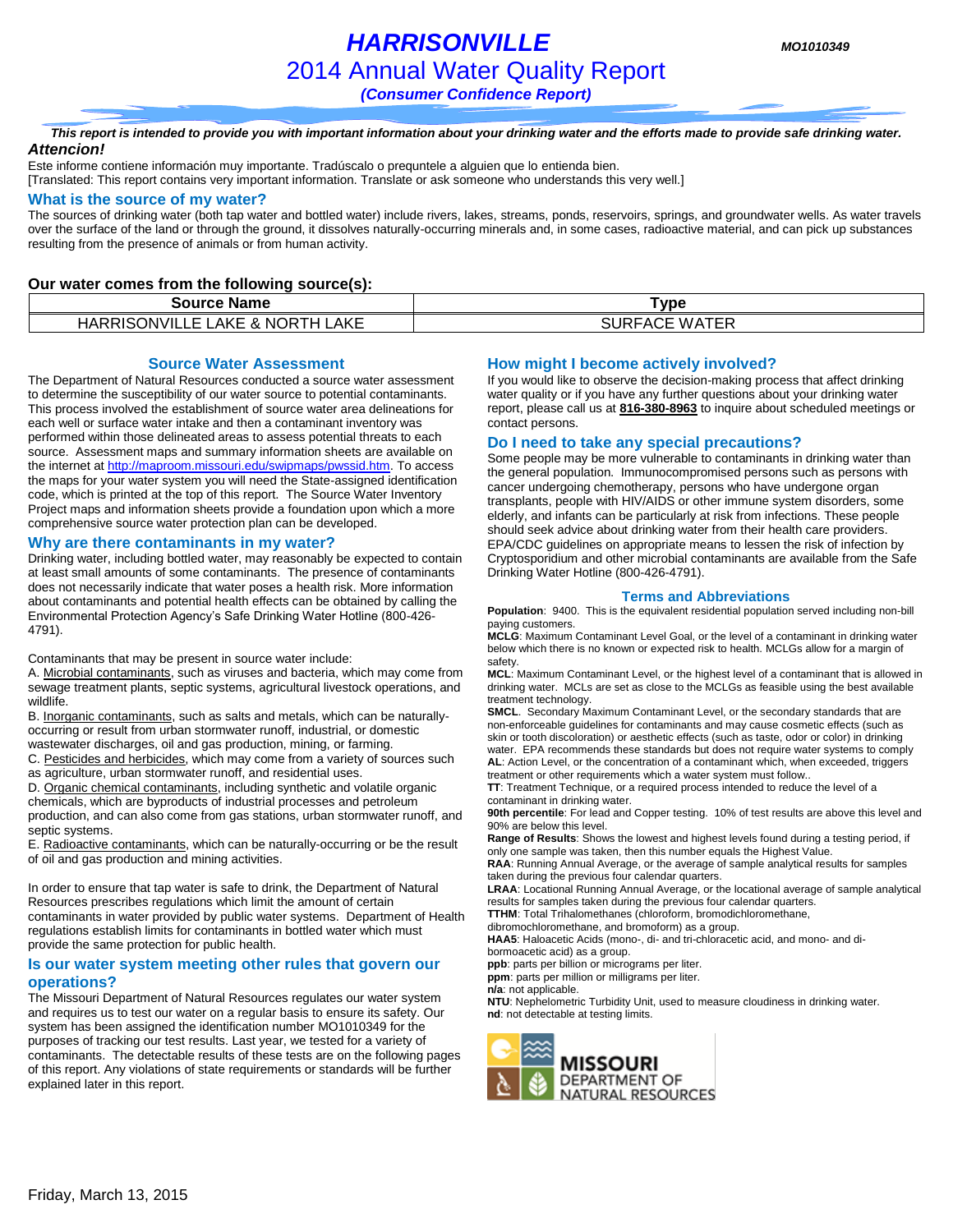### *HARRISONVILLE MO1010349* 2014 Annual Water Quality Report *(Consumer Confidence Report) Contaminants Report*

*The state has reduced monitoring requirements for certain contaminants to less often than once per year because the concentrations of these contaminants are not expected to vary significantly from year to year. Records with a sample year more than one year old are still considered representative.*

### *Regulated Contaminants*

| <b>Regulated</b><br><b>Contaminants</b>  | <b>Collection</b><br><b>Date</b> | <b>Highest</b><br><b>Value</b>     | <b>Range of Results</b><br>$(low - high)$ | <b>Unit</b><br><b>MCL</b><br><b>MCLG</b>                                                                              |     |             |                                                                                                | <b>Typical Source</b> |                                                              |  |                                          |
|------------------------------------------|----------------------------------|------------------------------------|-------------------------------------------|-----------------------------------------------------------------------------------------------------------------------|-----|-------------|------------------------------------------------------------------------------------------------|-----------------------|--------------------------------------------------------------|--|------------------------------------------|
| <b>ATRAZINE</b>                          | 2/12/2014                        | 0.98                               | $0.24 - 0.98$                             | 3<br>ppb                                                                                                              |     |             |                                                                                                |                       | Runoff from herbicide used on row crops                      |  |                                          |
| <b>BARIUM</b>                            | 2/12/2014                        | 0.0698                             | 0.0698                                    | Discharge of drilling wastes; Discharge from metal refineries;<br>$\mathcal{P}$<br>ppm<br>Erosion of natural deposits |     |             |                                                                                                |                       |                                                              |  |                                          |
| <b>CHROMIUM</b>                          | 2/12/2014                        | .95                                | 1.95                                      | ppb                                                                                                                   | 100 | 100         |                                                                                                |                       | Discharge from steel and pulp mills                          |  |                                          |
| <b>FLUORIDE</b>                          | 2/12/2014                        | 0.65                               | 0.65                                      | 4<br>ppm<br>4                                                                                                         |     |             |                                                                                                |                       | Natural deposits; Water additive which promotes strong teeth |  |                                          |
| NITRATE-<br><b>NITRITE</b>               | 11/14/2014                       | 0.42                               | 0.42                                      | 10<br>ppm                                                                                                             |     | 10          | Runoff from fertilizer use; Leaching from septic tanks, sewage;<br>Erosion of natural deposits |                       |                                                              |  |                                          |
| <b>Disinfection</b><br><b>Byproducts</b> | <b>Sample Point</b>              | <b>Monitoring</b><br><b>Period</b> | <b>Highest</b><br><b>LRAA</b>             | <b>Range of Results</b><br>(low/high)                                                                                 |     | <b>Unit</b> | <b>MCL</b>                                                                                     | <b>MCLG</b>           | <b>Typical Source</b>                                        |  |                                          |
| (HAA5)                                   | DBPDUAL-01                       | 2014                               |                                           | $0 - 15.5$                                                                                                            |     | ppb         | 60                                                                                             | 0                     | Byproduct of drinking water disinfection                     |  |                                          |
| (HAA5)                                   | DBPDUAL-02                       | 2014                               | 12                                        | $12 - 18.3$                                                                                                           |     | ppb         | 60                                                                                             | 0                     | Byproduct of drinking water disinfection                     |  |                                          |
| TTHM                                     | DBPDUAL-01                       | 2014                               | 13                                        | $12.4 - 16.6$                                                                                                         |     |             |                                                                                                | ppb                   | 80<br>$\Omega$                                               |  | Byproduct of drinking water disinfection |
| TTHM                                     | DBPDUAL-02                       | 2014                               | 15                                        | $14.8 - 16.5$                                                                                                         |     | ppb         | 80                                                                                             | $\Omega$              | Byproduct of drinking water disinfection                     |  |                                          |

| TOC                       |                                  |             | <b>Collection</b><br>Date | <b>Highest</b><br><b>Value</b> | Range | Unit                                      | ГΤ |      |                                      | <b>Typical Source</b>          |                                         |
|---------------------------|----------------------------------|-------------|---------------------------|--------------------------------|-------|-------------------------------------------|----|------|--------------------------------------|--------------------------------|-----------------------------------------|
| 5/8/2014<br>CARBON. TOTAL |                                  |             | 3.74                      | $2.74 - 3.74$                  | MG/L  |                                           |    |      | Naturally present in the environment |                                |                                         |
|                           | <b>Lead and</b><br><b>Copper</b> | <b>Date</b> |                           | 90th<br><b>Percentile</b>      |       | <b>Range of Results</b><br>$(low - high)$ |    | Unit | <b>AL</b>                            | <b>Sites</b><br><b>Over AL</b> | <b>Typical Source</b>                   |
|                           | <b>COPPER</b>                    | 2011 - 2013 |                           | 0.038                          |       | $0.00318 - 0.053$                         |    | ppm  | 1.3                                  |                                | Corrosion of household plumbing systems |
|                           | LEAD                             | 2011 - 2013 |                           | .98                            |       | $1.06 - 3.33$                             |    | ppb  | 15                                   |                                | Corrosion of household plumbing systems |

| <b>Turbidity</b>                                                                                                                                  |                        |                  |                       |                 |                |  |  |  |
|---------------------------------------------------------------------------------------------------------------------------------------------------|------------------------|------------------|-----------------------|-----------------|----------------|--|--|--|
| Turbidity is a measure of cloudiness of water. We monitor turbidity because it is a good indicator of the effectiveness of our filtration system. |                        |                  |                       |                 |                |  |  |  |
| <b>Percentage of samples</b>                                                                                                                      |                        |                  | <b>Highest Single</b> | <b>Month</b>    |                |  |  |  |
| in compliance with Std                                                                                                                            | <b>Months Occurred</b> | <b>Violation</b> | <b>Measurement</b>    | <b>Occurred</b> | <b>Sources</b> |  |  |  |
| 100                                                                                                                                               |                        | NO               | 02284546<br>0.287     | <b>FEB</b>      | SOIL RUNOFF    |  |  |  |

| Microbiological              | Result                                       | <b>MCL</b>   | . | <b>TVDICar</b><br>$\sim$ $\sim$ $\sim$ $\sim$<br>oource |
|------------------------------|----------------------------------------------|--------------|---|---------------------------------------------------------|
| No.<br>Detected<br>' Results | Calendar<br>ገ the<br>were<br><b>∽ound</b> ⊪. | Year of 2014 |   |                                                         |

### *Violations and Health Effects Information*

| During the<br>201<br>r calendar vear.<br>the below noted violation(s) of<br>we had<br>drinking water regulations.<br>ZU 14 |         |                 |  |  |  |  |  |
|----------------------------------------------------------------------------------------------------------------------------|---------|-----------------|--|--|--|--|--|
| <b>Compliance Period</b>                                                                                                   | Analvte | VD <sub>6</sub> |  |  |  |  |  |
| <b>No</b><br>S Occurred in the Calendar Year of 2014<br>Violations <b>f</b>                                                |         |                 |  |  |  |  |  |

### **Special Lead and Copper Notice:**

If present, elevated levels of lead can cause serious health problems, especially for pregnant women and young children. Lead in drinking water is primarily from materials and components associated with service lines and home plumbing. HARRISONVILLE is responsible for providing high quality drinking water, but cannot control the variety of materials used in plumbing components. When your water has been sitting for several hours, you can minimize the potential for lead exposure by flushing your tap for 30 seconds to 2 minutes before using water for drinking or cooking. If you are concerned about lead in your water, you may wish to have your water tested. Information on lead in drinking water, testing methods, and steps you can take to minimize exposure is available from the Safe Drinking Water Hotline (800-426-4791) or at [http://water.epa.gov/drink/info/lead/index.cfm.](http://water.epa.gov/drink/info/lead/index.cfm)

You can also find sample results for all contaminants from both past and present compliance monitoring online at the Missouri DNR Drinking Water Watch website [http://dnr.mo.gov/DWW/indexSearchDNR.jsp.](http://dnr.mo.gov/DWW/indexSearchDNR.jsp) To find Lead and Copper results for your system, type your water system name in the box titled Water System Name and select *Find Water Systems* at the bottom of the page. The new screen will show you the water system name and number, select and click the Water System Number. At the top of the next page, under the *Help* column find, *Other Chemical Results by Analyte*, select and click on it. Scroll down alphabetically to Lead and click the blue Analyte Code (1030). The Lead and Copper locations will be displayed under the heading *Sample Comments*. Scroll to find your location and click on the *Sample No*. for the results. If your house was selected by the water system and you assisted in taking a Lead and Copper sample from your home but cannot find your location in the list, please contact HARRISONVILLE for your results.